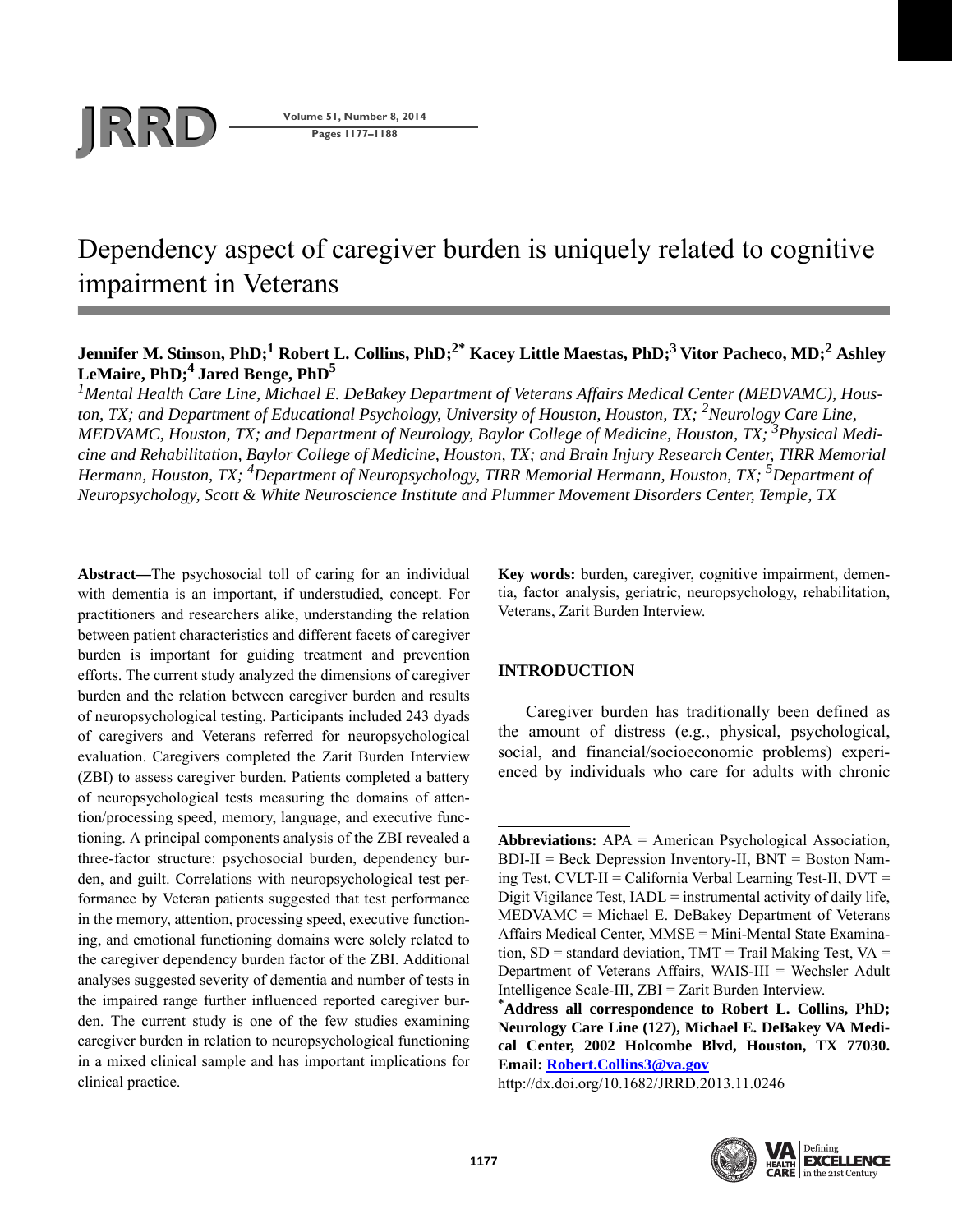debilitating diseases or conditions, such as dementia, cancer, or musculoskeletal diseases [1–2]. Across many different illnesses, the negative outcomes of high caregiver burden are well documented and include higher levels of depression and feelings of isolation, increased physical health problems, and increased risk for work disruption [2–4]. Research examining the causes of increased caregiver burden in dementia has yielded mixed findings. Some research has indicated that behavioral problems in impaired elderly adults contribute more to caregiver burden than cognitive impairment [4], while others suggest that cognitive decline and functional impairment (core features of dementia) explain more variance than behavioral features alone [1]. In contrast, other studies have shown that severity of dementia is not always related to caregiver distress [2,5].

Some of these discrepancies may be related to inherent heterogeneity within and between dementia patients. Far from a cohesive entity, dementia has many subtypes, often related to different features of cognitive, behavioral, and physical functioning and often expressed differently across a continuum of severity. For example, the behavioral and psychiatric morbidities associated with Alzheimer disease are not typically manifested early in the course, whereas the changes in movement associated with Parkinson disease or the confusion in dementia with Lewy bodies may occur early on and be significantly related to caregiver burden [6]. Lee et al. found that individuals with dementia with Lewy bodies and Parkinson disease dementia experienced more caregiver burden [7]. Similarly, in a sample of Alzheimer disease patients, psychotic symptoms and compromised instrumental activities of daily living (IADLs) were related to increased caregiver burden, while cognitive dysfunction was not [5].

The tenuous relation between dementia severity and care burden may also be related to the way in which dementia severity is measured or conceptualized. Across most studies considering the relation between cognitive impairment and caregiver burden, cognition is typically measured grossly with a screening instrument (e.g., Mini-Mental State Examination [MMSE]) or with shorter cognitive batteries in dementia populations with higher levels of cognitive impairment (e.g., Berger et al. [1], Germain et al. [2], and Yeager et al. [5]). While these types of instruments can provide useful information, they do not provide a comprehensive understanding of cognitive status and can be relatively insensitive to important variability in cognition in earlier stages of the disease process. The MMSE, for instance, is widely used but is not particularly sensitive to change [1] and has been criticized for not detecting early dementia [8]. Using caregiver or professional observational reports to determine cognitive functioning is also problematic. In a longitudinal study using both caregiver observational reports and professional observational reports of cognitive decline, Berger et al. found large discrepancies between reports given by caregivers and reports given by professionals [1]. During their 2 yr study, Berger et al. found the caregiver report of memory was significantly correlated with the MMSE at baseline only, highlighting long-noted issues with low correlations between subjective reports of cognition and formal testing. The sum of these findings suggests that using a screening tool or caregiver/professional observational report may not adequately capture patient cognition.

While caregiver burden is generally thought of as a multidimensional construct  $[1,9–10]$ , the most commonly used measure of caregiver burden, the Zarit Burden Interview (ZBI) [11], produces a single summary score [9– 10]. The ZBI is a 22-item survey asking caregivers to respond to several aspects of caregiver burden. Because of its strong internal consistency, ease of administration, and high face validity, it is frequently used by clinicians and in caregiver research [3,10]. In the years since its development, researchers identified numerous latent factors of caregiver burden as measured by the ZBI (see Flynn Longmire and Knight [3] for a review). While some researchers have confirmed a single-factor structure [12–13], others have identified a two-factor [14] or three-factor [10–11] structure to be a better fit. In the studies examining the ZBI's factor structure, there is not a single interpretation that has risen above the rest [3]. Researchers identifying a two-factor structure have named the factors personal strain and role strain [14–15]. Knight et al. [10] identified embarrassment/anger (e.g., feeling strained), patient's dependency (e.g., relative is dependent), and self-criticism (e.g., should be doing more). To date, none of the studies examining the factor structure of the ZBI have sought to explore the relationship between the individual factors of caregiver burden and comprehensive neuropsychological testing. This is a theoretically important question, because understanding how particular patient factors relate to particular caregiver outcomes can help guide interventions and hone assessment procedures.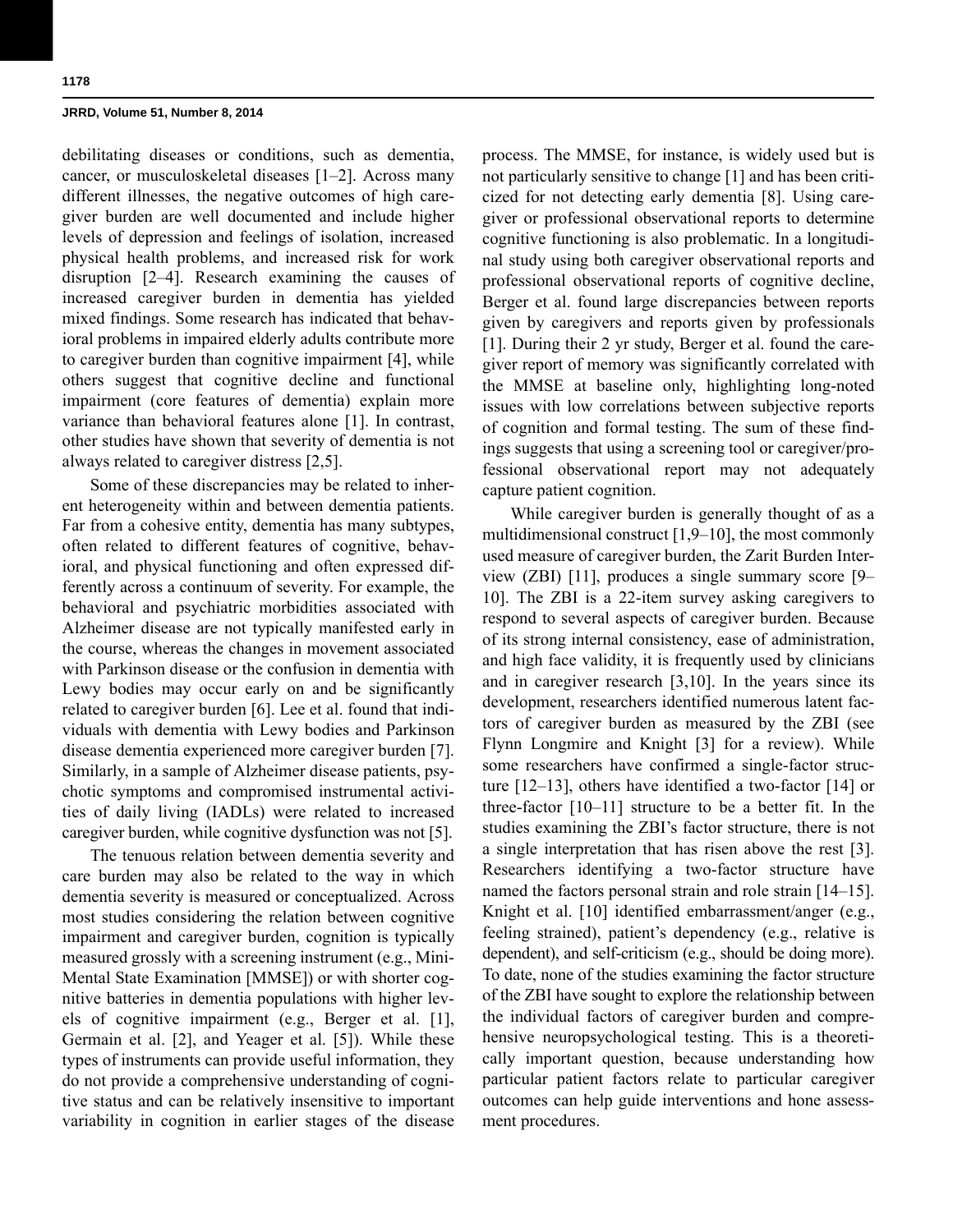At this point, the relation between patient cognitive functioning and reported caregiver burden remains unclear and may be related to various factors, ranging from utilization of screeners as a proxy for cognition, disease severity, disease subtype, and/or the measurement of the burden construct itself. The primary goal of the current study was to examine the relation between facets of caregiver burden as well as patients' cognitive abilities in a mixed clinical sample of Veteran patients referred for neuropsychological assessment. The secondary goals were to evaluate the relation between dementia severity and the ZBI, as well as diagnosis and the ZBI. Finally, the caregiver literature has called for more research clarifying the dimensions of caregiver burden, specifically the ZBI [3,5]. As such, a final goal was to assess the factor structure of the ZBI in this sample of older Veterans.

## **METHODS**

The institutional review boards of the Michael E. DeBakey Department of Veterans Affairs Medical Center (MEDVAMC) and Baylor College of Medicine approved this research, and we have fully complied with the American Psychological Association (APA) ethical standards throughout this research project. Participants included 243 dyads of caregivers and Veterans initially evaluated at a cognitive disorders clinic at the MEDVAMC and subsequently referred for neuropsychological evaluation. The mean age of the Veterans was 71.2 yr (standard deviation  $[SD] = 10.6$ , and 96.7 percent were male. Of the 243 Veterans, 18.9 percent were black, 69.1 percent were white, and the remaining 10.3 percent were of differing self-reported racial or ethnic group and were collapsed into a single category in order to facilitate analyses. The majority of caregivers identified themselves as the Veteran's spouse (75.0%), with 13.6 percent identifying themselves as a child of the Veteran, 6.1 percent as other family members, and 4.1 percent as a friend. Please see **Table 1** for complete demographic characteristics of Veterans and caregivers. Dementia diagnostic categories were retrospectively made by a board-certified neurologist who had access to neuropsychology findings, neuroimaging, and neurological findings. Please see **Table 2** for demographics regarding diagnostic categories.

Patients completed a battery of neuropsychological tests measuring the domains of attention/processing speed, memory, language, and executive functioning. A

## **1179**

#### **STINSON et al. Caregiver burden and Veteran cognitive impairment**

#### **Table 1.**

Demographic characteristics of Veterans (*n =* 243).

| Variable                    | $\frac{0}{0}$ | Mean $\pm$ SD   |  |  |
|-----------------------------|---------------|-----------------|--|--|
| <b>Veteran</b>              |               |                 |  |  |
| Sex (male)                  | 96.7          |                 |  |  |
| Age $(yr)$                  |               | $71.2 \pm 10.6$ |  |  |
| Race                        |               |                 |  |  |
| <b>Black</b>                | 18.9          |                 |  |  |
| White                       | 69.1          |                 |  |  |
| All Other                   | 11.9          |                 |  |  |
| Education (yr)              |               | $12.0 \pm 3.1$  |  |  |
| Caregiver                   |               |                 |  |  |
| Relationship to Veteran     |               |                 |  |  |
| Spouse                      | 75.0          |                 |  |  |
| Child                       | 13.6          |                 |  |  |
| Other Family                | 6.1           |                 |  |  |
| Friend                      | 4.1           |                 |  |  |
| Contact with Veteran (d/wk) |               |                 |  |  |
| $\geq 5$                    | 92.2          |                 |  |  |
| $<$ 5                       | 7.8           |                 |  |  |
| $SD = standard deviation$ . |               |                 |  |  |

## **Table 2.**

| Diagnostic category characteristics of Veterans ( $n = 243$ ). |  |  |
|----------------------------------------------------------------|--|--|
|                                                                |  |  |

| <b>Diagnosis</b>                                                                                     | n   | $\frac{0}{6}$ |
|------------------------------------------------------------------------------------------------------|-----|---------------|
| Amnestic MCI                                                                                         |     | 2.9           |
| Vascular Dementia                                                                                    | 52  | 21.4          |
| Vascular $+$ AD                                                                                      | 33  | 13.6          |
| AD                                                                                                   | 18  | 7.4           |
| Nonamnestic MCI                                                                                      | 23  | 9.5           |
| Mood                                                                                                 | 10  | 4.1           |
| No Dementia                                                                                          | 26  | 10.7          |
| LBD                                                                                                  | 12  | 4.9           |
| Other                                                                                                | 62  | 25.5          |
| Total                                                                                                | 243 | 100.0         |
| $AD =$ Alzheimer disease, $LBD =$ dementia with Lewy bodies, $MCI =$ mild cog-<br>nitive impairment. |     |               |

board-certified clinical neuropsychologist (R. L. C.), or a supervised neuropsychology trainee, administered all neuropsychological tests. All neuropsychological measures were used as part of a standard neuropsychological battery, as determined by the supervising clinical neuropsychologist for each patient, and were scored using appropriate normative data. Additionally, caregivers independently completed a measure of perceived burden and Veteran patients completed a self-report questionnaire measuring depressive symptoms.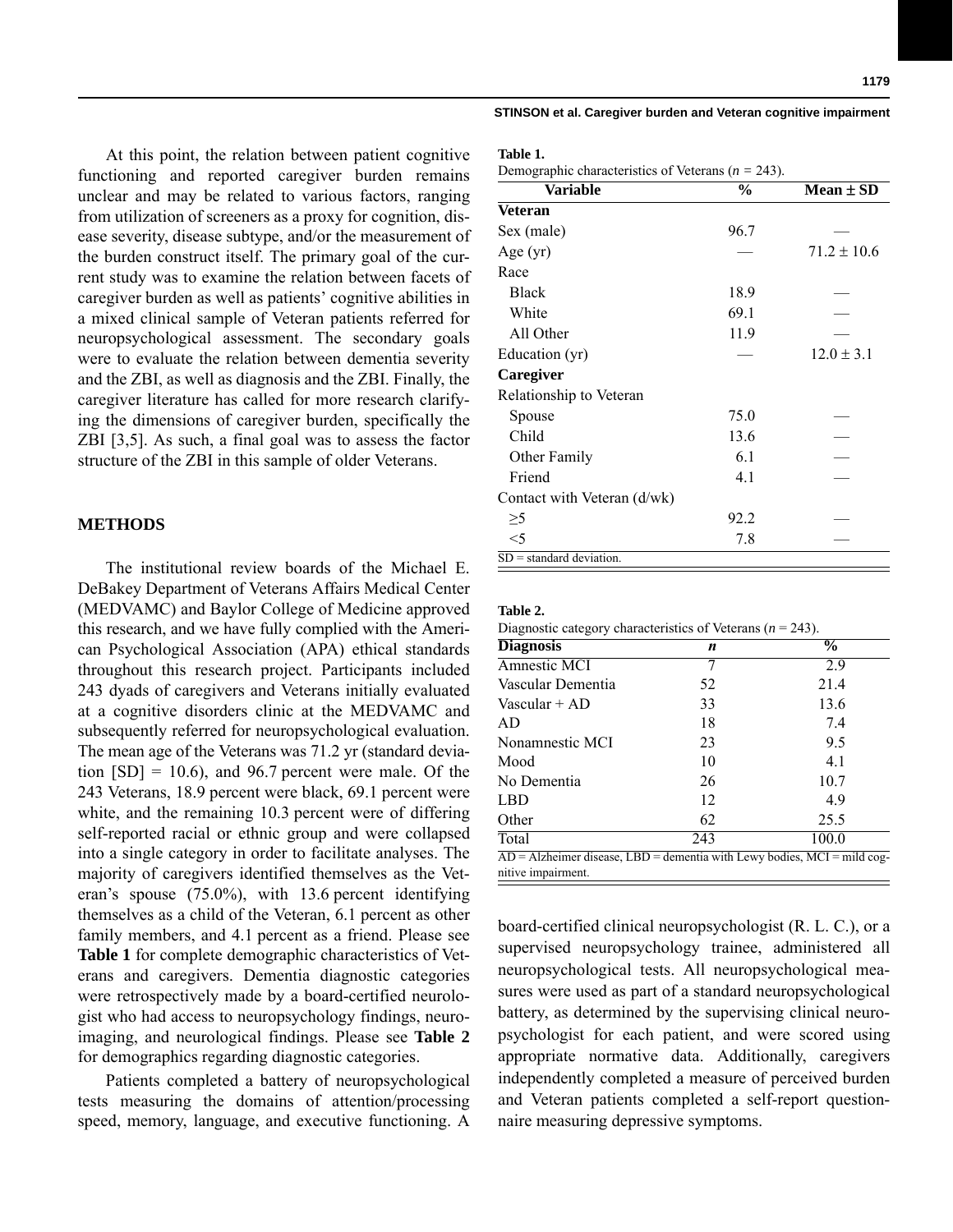#### **Burden**

Caregivers independently completed the ZBI [11] to assess caregiver burden (22 items).

## **Language**

The language domain was measured by confrontation naming ability, as assessed by the Boston Naming Test (BNT) [16]. For this test, administrators display pictures to patients, one at a time, and ask them to name the item they see. The BNT has high correlations with performance on tests of verbal ability ( $r = 0.65 - 0.83$ ).

#### **Memory**

Memory for unstructured verbal material was measured by the California Verbal Learning Test-II (CVLT-II) [17]. Patients are read a 16-word list and asked to recall words from the list over five learning trials. Patients are then asked to recall words from the list after presentation of a distractor list and again after a 20 min delay. Splithalf reliability correlation coefficients range from 0.77 to 0.86. Test-retest reliability coefficients range from 0.76 (1 yr) to 0.82 (21 d).

## **Attention/Processing Speed**

Attention/processing speed was assessed with the Trail Making Test (TMT) Part A [18] and Wechsler Adult Intelligence Scale-III (WAIS-III) [19] Coding and Digit Span subtests, the Stroop Word Reading and Color Naming trials [20], and the Digit Vigilance Test (DVT) [21]. The TMT is a two-part test. The first part (A) asks participants to connect (in sequential order) numbered dots that are originally displayed randomly. Practice effects make test-retest reliability difficulty to assess; however, this test correlates well with other measures requiring high visual perceptual and speech, suggesting high construct validity [22]. The Coding subtest of the WAIS-III requires participants to correctly translate numbers into symbols by using a key. The Digit Span subtest requires participants to remember an increasingly long span of digits and recite them back in different orders (e.g., forward, backward). The Stroop Word Reading and Color Naming trials measure the speed at which a patient can read names of colors and perceive colors. Test-retest reliability for the word subtest is 0.86 for Word Reading and 0.82 for Color Naming [23]. The DVT requires participants to scan a page with randomly distributed numbers and cross out a single specified number. Test-retest reliability coefficients range from  $r = 0.87$  to 0.89 [21]. The DVT demonstrates convergent validity with other tests of processing speed (e.g., WAIS-III Digit-Symbol Modalities).

## **Executive Functioning**

Executive functioning was assessed using TMT Part B [18]), the Stroop Color-Word Reading [20], Semantic Fluency, and Phonemic Fluency (FAS). TMT Part B is the second part of the TMT described in the previous paragraph. This is a test of cognitive flexibility, because it requires patients to draw consecutive lines while alternating between numbers and letters. In comparison to Part A, tests of construct validity indicate Part B scores correlate stronger with tests that require task-switching rather than visual perception [22]. Color-Word Reading is the third component of the Stroop test, which is a measure of response inhibition requiring patients to inhibit a prepotent response. Test-retest reliability for Stroop Color-Word Reading is 0.73 [20]. Phonemic Fluency (FAS) requires patients to name words that begin with a selected letter while attempting to suppress responses that violate rules outlined by the examiner. Cronbach alpha coefficient among the three letters (F, A, and S) is high  $(0.83)$ , as is test-retest reliability  $(0.72)$  [23].

## **Mood**

Additionally, when appropriate, the Veterans completed a commonly used self-report depression questionnaire, the Beck Depression Inventory-II (BDI-II) [24].

## **RESULTS**

## **Preliminary Analysis: Factor Analysis of Zarit Burden Interview**

Prior to primary analyses, the 22 items of the ZBI were subjected to principal components analysis in order to determine the factors to be used in subsequent analyses. Oblique (promax) rotation was chosen, because previous factor analytic studies of the ZBI reported elevated intercorrelations among factors (e.g., Flynn Longmire and Knight [3] and Knight et al. [10]). The Kaiser-Meyer-Oklin [25] value was 0.93 and Bartlett's Test of Sphericity [26] was statistically significant ( $p < 0.001$ ), indicating that the intercorrelation matrix was appropriate for factor analysis.

The Kaiser criterion (eigenvalues >1) suggested three factors, which accounted for 57.1 percent of the variance. Examination of the scree plot also supported a three-factor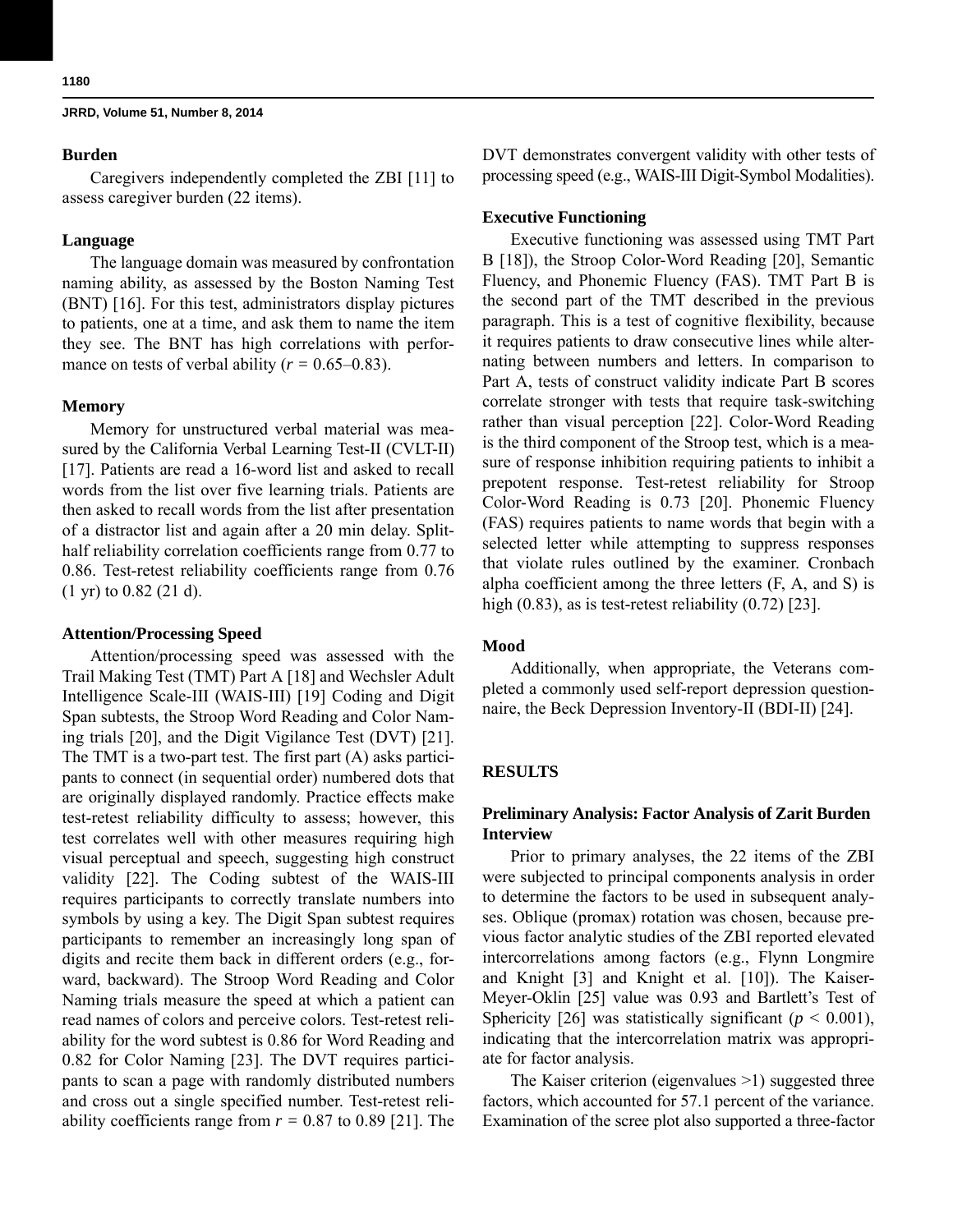solution. Item 17 ("Do you feel you have lost control of your life since your relative's illness?") showed strong loadings (>0.4) on factors 1 and 2 and was therefore removed from further analysis. All other items showed strong loadings  $(\geq 0.4$  in absolute value) on only one factor. Following deletion of item 17, a three-factor solution remained with factors explaining 42.4, 8.6, and 5.9 percent of the variance, respectively.

As shown in **Table 3**, factor 1 was composed of 11 items that assess the social and emotional consequences of caregiving; this factor was labeled "psychosocial burden." Factor 2 was composed of 7 items that reflect stress caregivers may experience as a consequence of the care recipients' dependency on them; this factor was labeled "dependency burden." Factor 3 was composed of 3 items that reflect feelings of guilt caregivers may experience; this factor was labeled "guilt." There was a strong correlation between the psychosocial burden and dependency burden factors  $(r = 0.69)$ . In contrast, the guilt factor showed a relatively weak correlation with the psychosocial burden ( $r = 0.28$ ) and dependency burden ( $r = 0.26$ ) factors.

## **Primary Analysis: Relation Between Zarit Burden Interview Factors and Neuropsychological Measures**

After controlling for age and education, correlations between the three factors and neuropsychological tests indicated scores on the dependency burden factor were significantly and solely correlated with performance on the CVLT-II Long Delay Free Recall  $(r = -0.20)$ , TMT Part A (*r =* 0.20), WAIS-III Coding (*r* = –0.15), Stroop Word Reading  $(r = -0.17)$ , Stroop Color Naming  $(r =$  $-0.17$ ), DVT time ( $r = 0.21$ ), Stroop Color-Word Reading  $(r = -0.20)$ , Semantic Fluency  $(r = -0.15)$ , and scores on the BDI-II  $(r = 0.30)$ . No significant correlations were found between neuropsychological test performance and the psychosocial burden or guilt factors (**Table 4**).

**Table 3.**

| Factor structure and loadings for Zarit Burden Interview. |  |
|-----------------------------------------------------------|--|
|-----------------------------------------------------------|--|

| <b>Item</b>     | <b>Item Description</b>                                                                     | Factor 1 | Factor 2 | Factor 3 |
|-----------------|---------------------------------------------------------------------------------------------|----------|----------|----------|
| $\overline{13}$ | Feel uncomfortable about having friends over                                                | 0.80     |          |          |
| 5               | Feel angry                                                                                  | 0.75     |          |          |
| 4               | Feel embarrassed                                                                            | 0.73     |          |          |
| 18              | Wish you could leave care to someone else                                                   | 0.72     |          |          |
| 6               | Relative affects relationships with others in negative way                                  | 0.69     |          |          |
| 19              | Feel uncertain                                                                              | 0.64     |          |          |
| 9               | Feel strained                                                                               | 0.60     |          |          |
| 22              | Feel burdened                                                                               | 0.55     |          |          |
| 11              | Don't have privacy                                                                          | 0.51     |          |          |
| 12              | Social life has suffered                                                                    | 0.48     |          |          |
| 16              | Unable to take care of relative much longer                                                 | 0.42     |          |          |
| 8               | Relative is dependent                                                                       |          | 0.89     |          |
| 14              | Only one relative depends on                                                                |          | 0.83     |          |
| 2               | Not enough time for yourself due to time with relative                                      |          | 0.74     |          |
| 3               | Stressed trying to balance care and family/work responsibilities                            |          | 0.67     |          |
| 10              | Health has suffered because of involvement with relative                                    |          | 0.66     |          |
| 15              | Not enough money to take care of relative                                                   |          | 0.62     |          |
| 1               | Relative asks for more help than he/she needs                                               |          | 0.60     |          |
| 21              | Could do a better job in caring for relative                                                |          |          | 0.90     |
| 20              | Should be doing more for your relative                                                      |          |          | 0.84     |
| 7               | Afraid what the future holds for your relative                                              |          |          | 0.51     |
|                 | Note: Factor $1 =$ psychosocial burden, factor $2 =$ dependency burden, factor $3 =$ guilt. |          |          |          |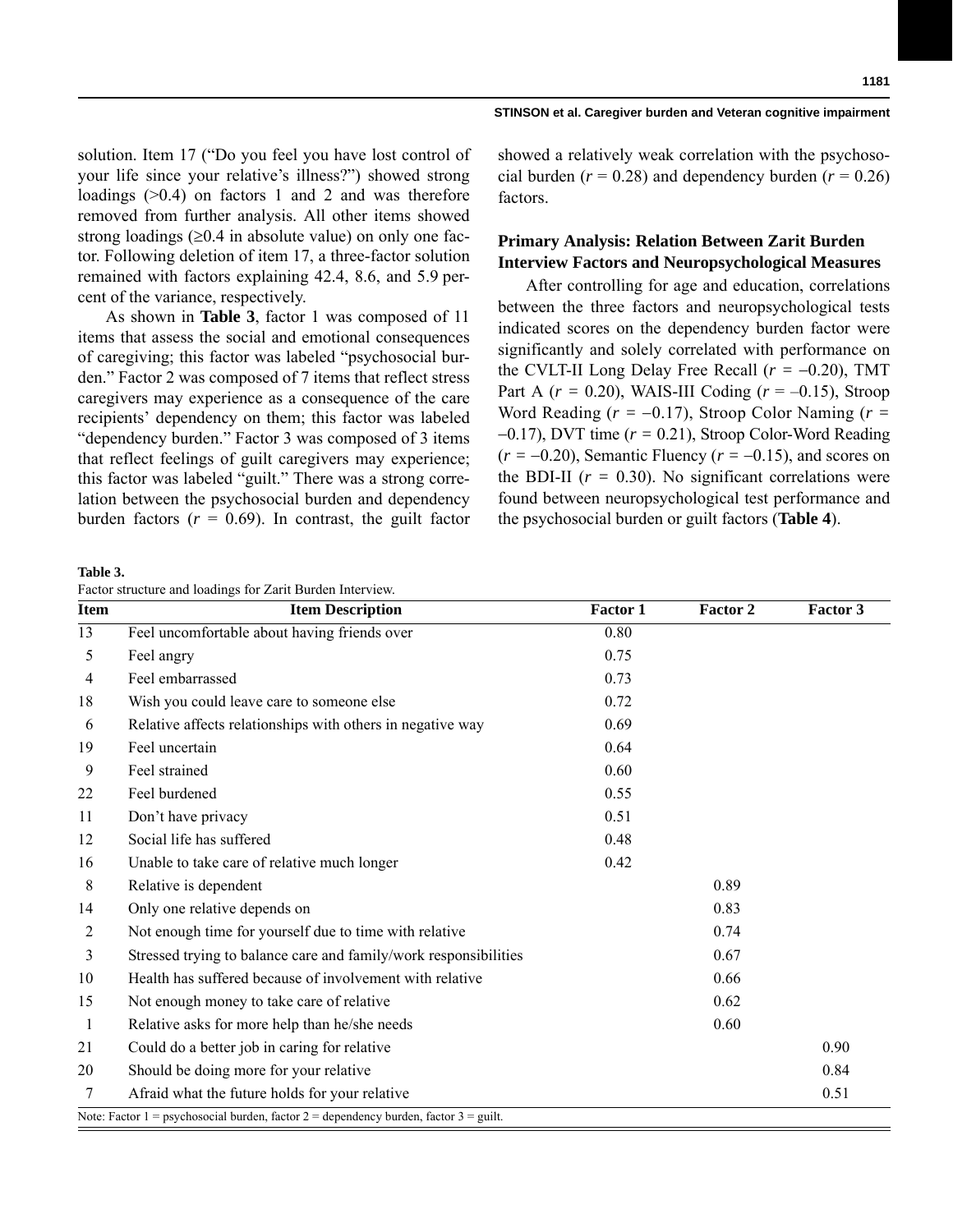#### **Table 4.**

Partial correlations of Zarit Burden Interview factors and neuropsychological testing.

| Neuropsychological           | Psychosocial  | <b>Dependency</b>    | Guilt   |  |
|------------------------------|---------------|----------------------|---------|--|
| <b>Measure</b>               | <b>Burden</b> | <b>Burden</b>        |         |  |
| Language                     |               |                      |         |  |
| <b>BNT</b>                   | $-0.13$       | $-0.04$              | 0.03    |  |
| Memory                       |               |                      |         |  |
| CVLT-II Total 1-5            | $-0.05$       | $-0.12$              | $-0.10$ |  |
| <b>CVLT-II Short-Delay</b>   | $-0.01$       | $-0.08$              | $-0.04$ |  |
| <b>CVLT-II Long-Delay</b>    | $-0.10$       | $-0.20$ <sup>*</sup> | $-0.10$ |  |
| Attention & Processing Speed |               |                      |         |  |
| TMT-A                        | 0.02          | $0.20^{\dagger}$     | $-0.01$ |  |
| WAIS-III Coding              | 0.02          | $-0.15$ <sup>*</sup> | $-0.03$ |  |
| WAIS-III Digit Span          | $-0.07$       | $-0.13$              | $-0.01$ |  |
| <b>Stroop Word Reading</b>   | $-0.05$       | $-0.17$ <sup>*</sup> | $-0.04$ |  |
| <b>Stroop Color Naming</b>   | $-0.08$       | $-0.17$ <sup>*</sup> | $-0.02$ |  |
| <b>DVT</b> Time              | 0.04          | $0.21$ <sup>*</sup>  | 0.10    |  |
| <b>Executive Functioning</b> |               |                      |         |  |
| TMT-B                        | 0.01          | 0.10                 | 0.12    |  |
| Stroop C-W Reading           | $-0.10$       | $-0.20$ <sup>*</sup> | $-0.10$ |  |
| Phonemic Fluency (FAS)       | $-0.02$       | $-0.13$              | $-0.05$ |  |
| Semantic Fluency             | 0.10          | $-0.15$ <sup>*</sup> | $-0.13$ |  |
| <b>Emotional Functioning</b> |               |                      |         |  |
| <b>BDI-II</b>                | 0.15          | $0.30^{\dagger}$     | 0.19    |  |
| Note: $n = 243$ .            |               |                      |         |  |

BDI-II = Beck Depression Inventory-II, BNT = Boston Naming Test, CVLT-II = California Verbal Learning Test-II, DVT = Digit Vigilance Test, Stroop C-W = Stroop Color-Word, TMT = Trail Making Test, WAIS-III = Wechsler Adult Intelligence Scale-III.

#### **Secondary Analyses**

## *Relation Between Zarit Burden Interview and Dementia Severity and Diagnosis*

The relation between dementia severity, as measured by MMSE scores, diagnostic category, and caregiver burden was examined. The MMSE [27] was used as a global measure of severity of cognitive impairment, as was done in previous studies. **Figure 1** presents characteristics of diagnostic categories and MMSE scores. Of the original sample, 195 veterans completed the MMSE and had diagnoses available. Results of a hierarchical multiple regression indicated that, after controlling for age and education, MMSE scores contributed a small but statistically significant portion of the variance  $(R^2 \text{ change} =$ 0.043,  $p < 0.01$ ) in ZBI total score. Diagnostic category did not contribute a significant portion of variance over and above age, education, and MMSE score (**Table 5**).



#### **Figure 1.**

Mean Zarit Burden Interview (ZBI) total score by Mini-Mental Status Examination (MMSE) severity grouping. Note: *n* = 196. Severe impairment =  $<$ 9, moderate impairment = 10–20, mild impairment =  $21-24$ , and within normal limits =  $25-30$ .

## *Relation Between Zarit Burden Interview and Total Number of Impaired Neuropsychological Tests*

Finally, exploratory analyses to understand the effect of impaired neuropsychological test scores on reported burden levels was conducted. Impairment was defined as 1 SD below the mean. Scores were dichotomized as impaired or not impaired, and then aggregate variables were created for total number of impaired test scores and number of impaired test scores in the domains of processing speed and working memory (WAIS-III Coding subtest, WAIS-III Digit Span subtest, and TMT Part A), memory (CVLT-II 1–5 Learning Trials Total, CVLT-II Short Delay Free Recall, and CVLT-II Long Delay Free recall), and executive functioning (Phonemic Fluency, Semantic Fluency, and TMT Part B). Stroop scores were not included because standardized scores were not available. The average number of impaired tests in the no/ minimal burden category were as follows: 1.25 (executive), 1.82 (memory), 1.62 (processing speed), and 4.27 (total). The average number of impaired tests in the mild burden category were as follows: 1.68 (executive), 1.97 (memory), 1.85 (processing speed), and 5.64 (total). The average number of impaired tests for the moderate/severe burden range were as follows: 1.82 (executive), 2.50 (memory), 1.95 (processing speed) and 6.40 (total) (**Figure 2)**. While the total number of measures in the impaired range increased in a predictable manner with higher reported burden, a nonparametric Kruskal-Wallis was nonsignificant

 $\mu$  < 0.05.  $\bar{f}_p < 0.01$ .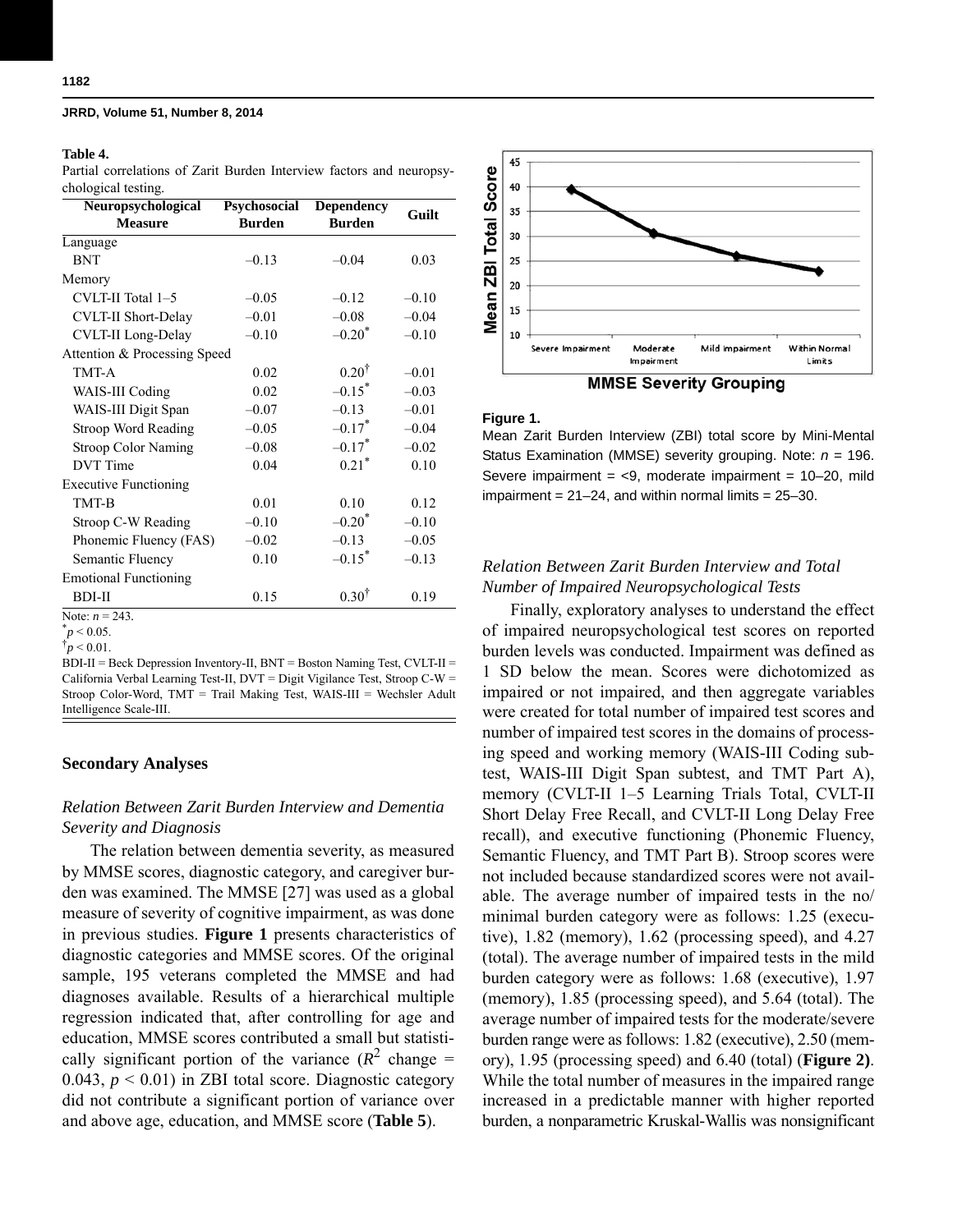| <b>Variable</b>                    | <b>Model 1</b> |       |          | <b>Model 2</b> |         |                      | <b>Model 3</b> |         |                      |
|------------------------------------|----------------|-------|----------|----------------|---------|----------------------|----------------|---------|----------------------|
|                                    | B              | SE B  | ß        | B              | SE B    |                      | B              | SE B    |                      |
| Age                                | $-0.05$        | 0.11  | $-0.033$ | $-0.12$        | 0.11    | $-0.08$              | $-0.11$        | $-0.11$ | $-1.02$              |
| Education                          | $-0.07$        | 0.39  | $-0.013$ | 0.00           | 0.39    | 0.00                 | 0.00           | 0.34    | 0.01                 |
| <b>MMSE</b> Score                  |                |       |          | $-0.76$        | 0.26    | $-0.21$ <sup>*</sup> | $-0.77$        | 0.26    | $-2.94$ <sup>*</sup> |
| Diagnosis                          |                |       |          |                |         |                      | 0.01           | 0.42    | 0.02                 |
| $R^2$                              |                | 0.001 |          |                | 0.044   |                      |                | 0.045   |                      |
| F for Change in $R^2$              |                | 0.11  |          |                | $8.70*$ |                      | 0.06           |         |                      |
| Note: $n = 196$ .<br>$p^*$ < 0.01. |                |       |          |                |         |                      |                |         |                      |

| Table 5.                                                                   |  |  |  |  |
|----------------------------------------------------------------------------|--|--|--|--|
| Hierarchical regression for predicting Zarit Burden Interview total score. |  |  |  |  |

MMSE = Mini-Mental State Examination, SE = standard error.

**Table 5.** 

 $(p > 0.05)$ . It is important to note that this final exploratory analysis was done on a much smaller sample (*n* = 79), because there was a large listwise deletion for Veterans not completing an identical battery of tests.

## **DISCUSSION**

Caregiver burden has been associated with many negative consequences, including depression, feelings of



**ZBI Grouping** 

**Figure 2.** 

Mean number of impaired test scores by Zarit Burden Interview (ZBI) grouping. Note:  $n = 79$ . No burden = 0–20, minimal burden = 21–40, and moderate or severe burden =  $\geq$ 41.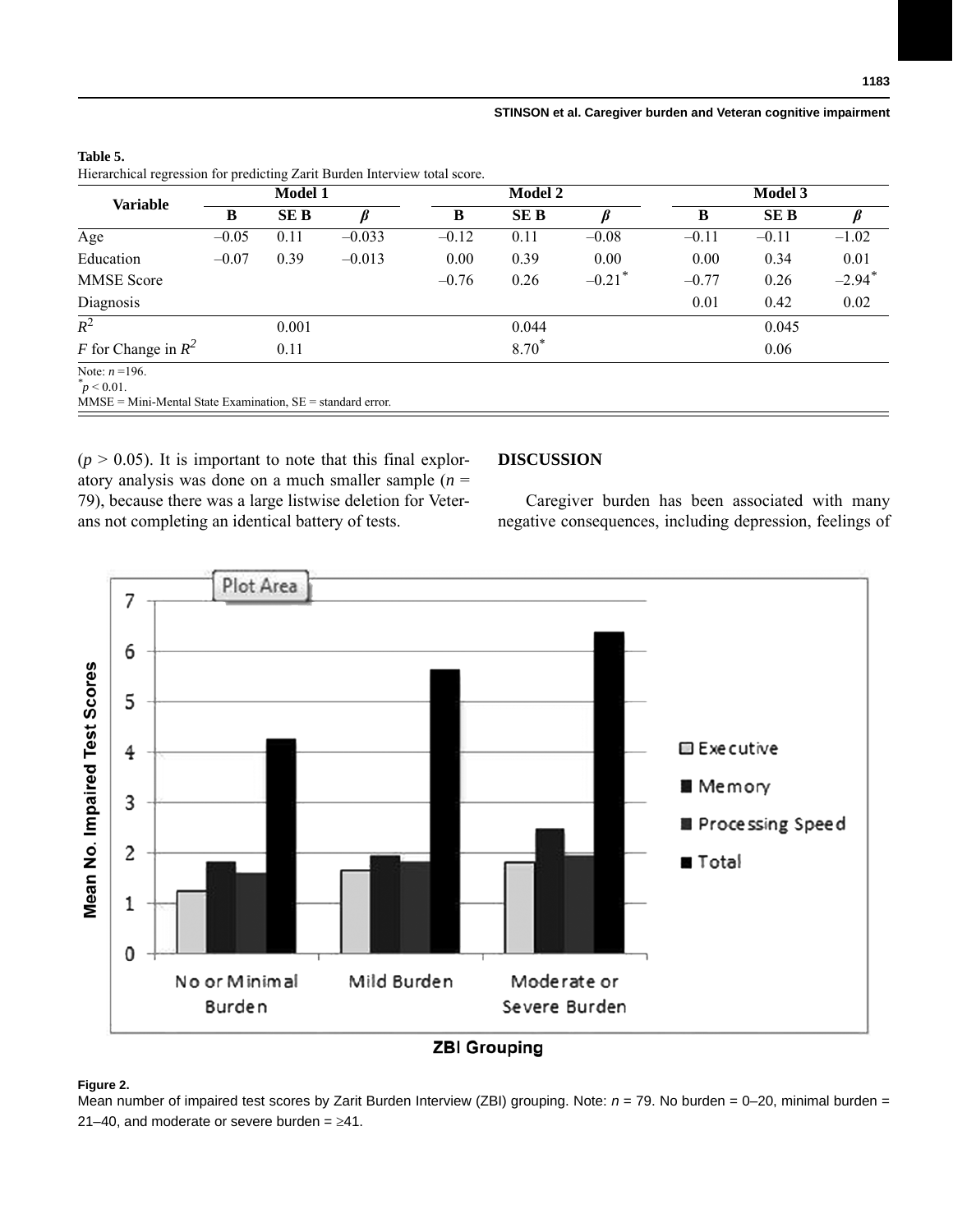isolation, and physical health problems [2–4]. As the population begins to age, there is a concomitant increase in the population of individuals with cognitive impairment and dementia. Thus, the number of caregivers is also growing. Within the Department of Veterans Affairs (VA), specifically, prevalence of dementia (all levels of severity) is estimated to be approximately 275,000 annually over the next decade, with an average annual incidence of 89,000 [28]. This will inevitably lead to an increase in caregiver burden and a focus on mitigating its interpersonal, social, and financial costs. As such, it is important for clinicians to have a reliable measure of caregiver burden. Consistent with previous literature describing caregiver burden as a multidimensional construct, a principal components analysis of the ZBI revealed a three-factor structure. The three factors identified in our study (psychosocial burden, dependency burden, and guilt) represent three potential intervention targets for clinicians and researchers helping to assist in reducing the negative effects of these features.

The psychosocial burden factor represents a domain of caregiver burden that is primarily affective. This factor relies heavily on the emotional reaction of the caregiver to the demands of his or her new role. The second factor, dependency burden, assesses the more tangible effects of becoming a caregiver, such as losing time, money, or personal health. Finally, the guilt factor contains items that assess how well the caregiver thinks he or she is meeting the standards of an "ideal" caregiver. Of the three factors, the majority of items loaded on the psychosocial burden factor. In contrast, the guilt factor is only represented by three items, which, from a psychometric standpoint, makes this the most unreliable factor [29]. Additionally, two items of the guilt subscale have a much higher factor loading than the third. However, the three factors revealed in the current study correspond well to those found by Knight et al. [10], namely, embarrassment/ anger, patient's dependency, and self-criticism. Thus, despite flaws in the guilt factor identified in the current study, the ZBI is thought to represent three distinct dimensions of caregiver burden.

While the relation between global dementia severity and caregiver burden has been evaluated, we believe this to be the first study to demonstrate a link between patient performance on specific cognitive measures and supporting factor structure of the ZBI. Partial correlations, controlling for age and education, demonstrated decreased cognitive functioning to be most strongly associated with the dependency burden dimension of caregiver burden. Although the strength of the correlations are modest, that only cognitive measures were significantly and solely correlated with the dependency burden is meaningful, both in terms of supporting the factor construct and relating patient changes in cognition to caregiving burden despite having items that do not directly ask about cognition. We believe the dependency burden factor contains items that are associated with strained tangible resources (e.g., utilization of time and money), while the psychosocial burden factor contains more affect-related items (e.g., feeling angry or embarrassed). Our findings would suggest that the patients' clinical status has a more direct tie with utilization of their surrounding time and financial resources, whereas caregivers' own psychosocial makeup drives their affective and guilt reactions to the caregiving role. This finding may be particularly salient in a VA hospital, where many of the patients are of low socioeconomic status. Illnesses that require caregiving place an additional burden on already strained resources. Another possible explanation for the lack of significant correlations between neuropsychological testing and the guilt and psychosocial burden factors is that each factor represents types of burden that are experienced differently as the care-receiver's illness progresses. For example, in our sample of Veterans, the mean MMSE score was 24, which is higher than in previous caregiver burden studies (e.g., Lee et al. [7], in which they ranged from 15.8 to 19.7) and reflects lower dementia severity as a whole. Thus, our findings would suggest that in the early stages of cognitive impairment or dementia, dependency burden is driven by cognitive impairment, but as impairment progresses, psychosocial burden and guilt may be more strongly related to other patient factors.

Research on the relationship between caregiver burden and illness severity has been inconsistent [6]. Results of post hoc analyses revealed that severity of illness, as measured by the MMSE, predicted a small but significant amount of variance in caregiver burden scores. The literature suggests that compromised IADLs, psychotic symptoms, and behavioral acting out may moderate or mediate the relationship between illness severity and caregiver burden [6]. The higher MMSE scores of participants in the current study likely correspond to more functional day-today IADL participation and fewer psychotic and behavioral features that may be more prevalent in later stages of the diseases. This is tentatively supported in the current study by the trend of increased caregiver burden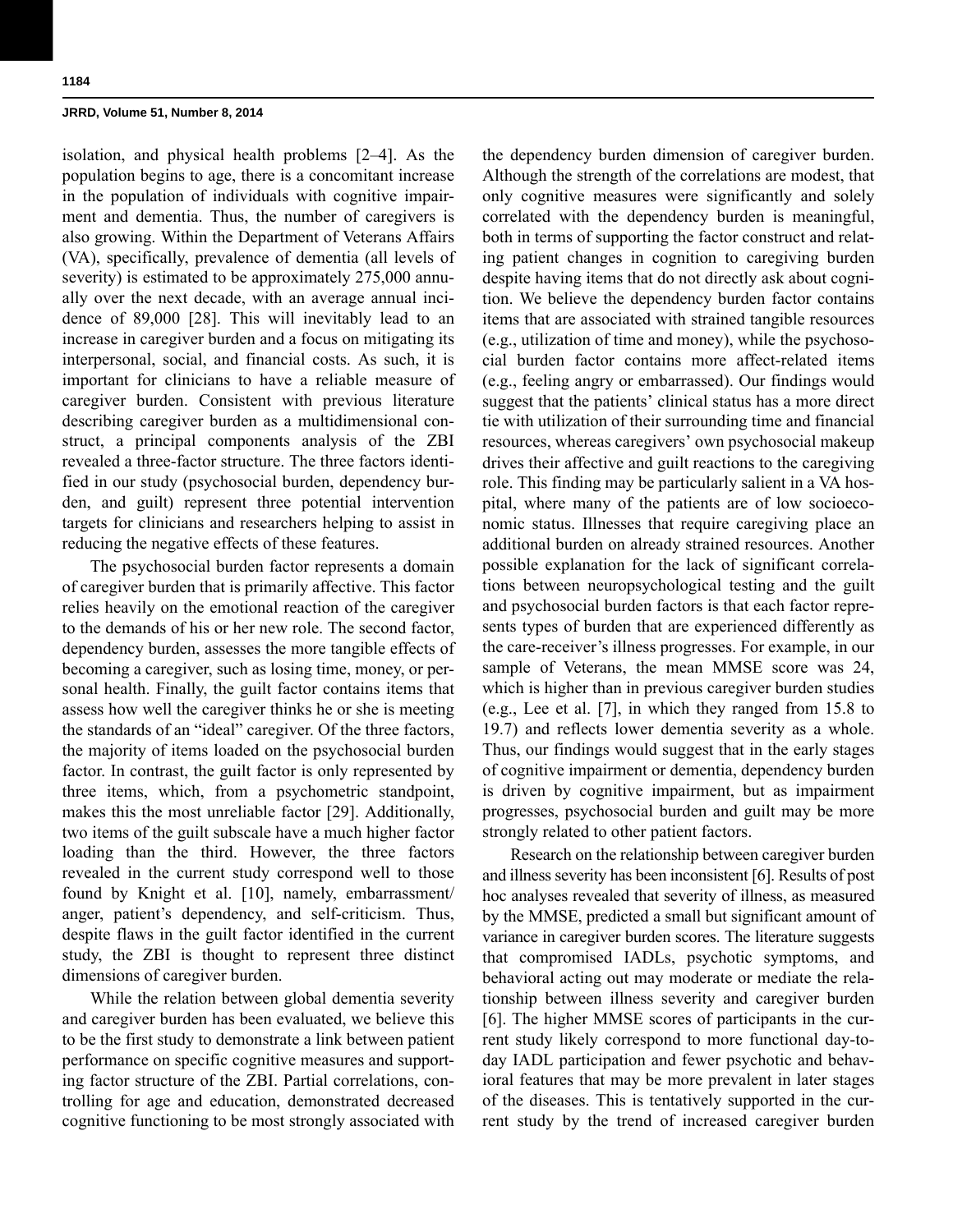scores as MMSE score decreased and by the increase in caregiver burden reported as number of impaired neuropsychological test results increased. While the MMSE is not an appropriate substitution for neuropsychological evaluation in diagnosing dementia, its role as a screener could assist clinicians in identifying those patients whose caregivers may need their own intervention. This may be particularly relevant to those professionals practicing in an interdisciplinary setting. The MMSE is an instrument that is quick and easy to administer, thereby increasing the likelihood that professionals will utilize it and make appropriate referrals.

It is interesting to note that diagnostic category type did not predict a significant amount of variance of caregiver burden scores, although this may be related to having relatively fewer patients with diagnoses characterized by motor and/or psychiatric dysfunction (e.g., synucleinopathies). We believe this highlights the complex relationship of severity of symptoms, diagnosis type, and caregiver burden. Additional studies with more varied samples are needed to investigate the extent to which severity of illness may affect caregiver burden within each diagnostic category. From an intervention standpoint, caregivers may be better served by giving consideration to both type and severity of the dependent's illness rather than designing omnibus interventions for caregivers irrespective of these features. Certainly, an intervention targeting issues surrounding mobility and environmental safety will be more pertinent for families of a person with newly diagnosed Parkinson disease. In contrast, a family caring for a member with moderate to advanced Alzheimer disease dementia may require information related to behavioral management. Finally, interventions targeting mild cognitive impairment may consist of basic education about disease course and progression, awareness of available resources, and information as to healthy behaviors for caregivers. Because patients at this stage are generally cognitively intact, they may be able to take an active role in the interventions.

One of the most robust correlations was between depressive symptoms in the patient and dependency burden of the caregiver, which is consistent with previous research findings that mood disturbances lead to higher caregiver burden [7]. Thus, the burden experienced by caregivers may be multifactorial, encompassing both changes in cognitive functioning and patient changes in mood. This particular finding has important implications for clinicians working with a geriatric population. It is

possible that targeting depressive symptoms in patients will not only benefit the patients, but also decrease the amount of burden experienced by the caregiver. In our clinical experiences, many caregivers may attribute decreased cognitive functioning to the underlying disease process and miss potentially treatable comorbidities such as depression that could improve patient and caregiver quality of life. This knowledge may instill hope for a more fulfilling future with the care-receiver, and, possibly, decrease caregiver burden.

While the current study provides clarification for the factor structure of the ZBI, as well as a foundation for future research, there are important limitations that need to be noted. The study sample included an overwhelming majority of male care-receivers and female caregivers. While this brings a focused understanding of this caregiver relationship, the results likely cannot be generalized to a population of female care-receivers. It is possible that the relationship of caregiver burden and cognitive functioning is qualitatively different between male and female populations. Information regarding length of time since diagnosis and length of time caregiving would provide an additional richness to the data. It is likely that cognitive impairment, a primary focus of this study, is positively correlated with duration of illness. Future research in this area is warranted, and particularly, a longitudinal design tracking the rate of caregiver burden as cognitive impairment progresses may give clinicians unique insights into the caregiver-patient dynamic. Collecting information regarding socioeconomic status would also allow for researchers and clinicians to determine the possible role of this potentially confounding variable. Follow-up statistical analyses were limited due to the small sample size. Having larger numbers within each category would have allowed for more advanced analyses and clearer implications. As noted previously, a wider spectrum of neurological diagnoses would aid in evaluating differential burden related to motoric, psychiatric, and/or behavioral changes. Finally, as the data were gathered at a single time point, causality cannot be established.

## **CONCLUSIONS**

Caregiver burden is an important construct for geriatricians, neurologists, psychologists, and neuropsychologists to understand and routinely measure. Ideally,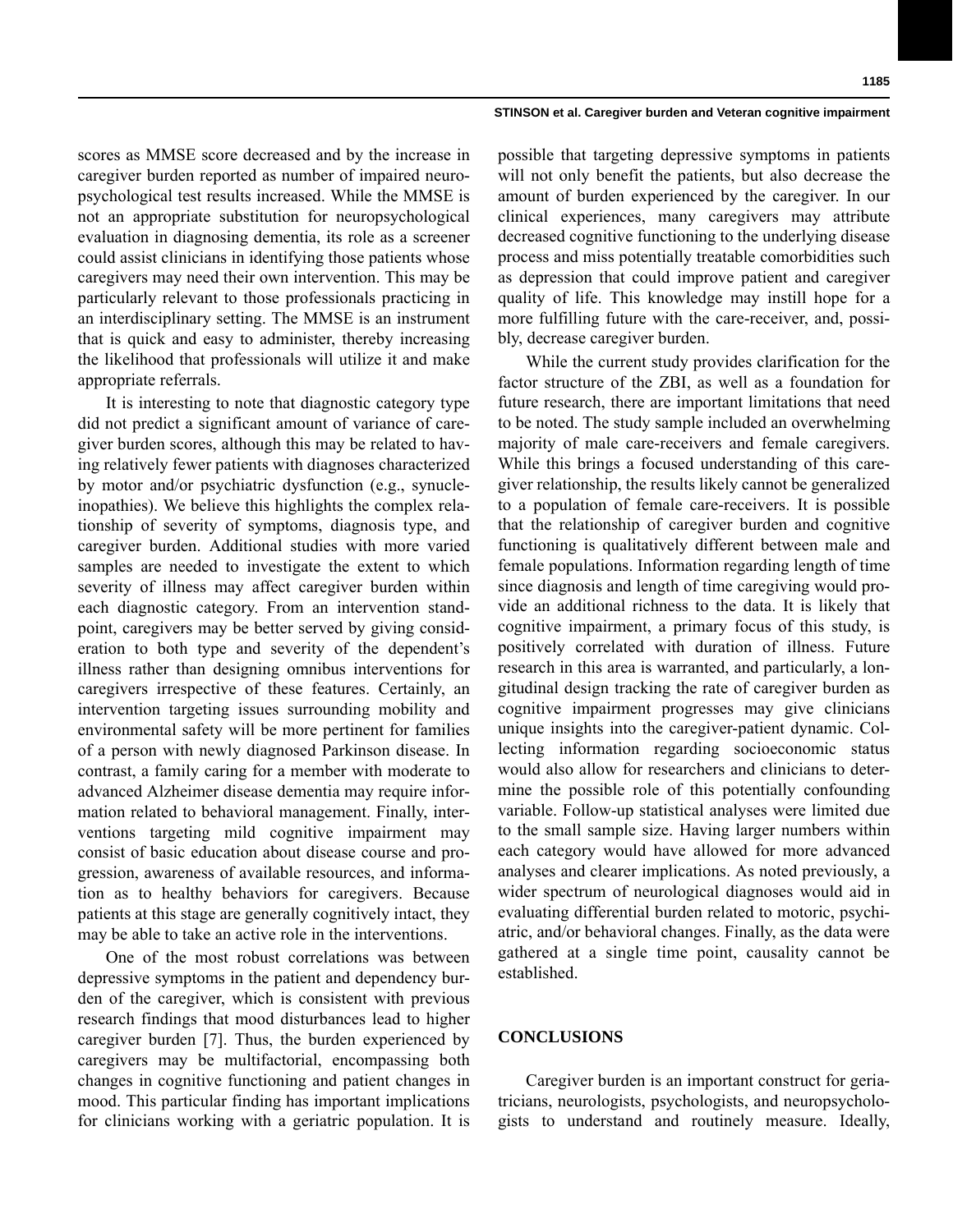caregivers with increased burden (e.g., depression, physical complaints) should be identified and directed toward appropriate treatment venues, because both caregivers and care-receivers are likely to experience negative consequences. We believe the caregiver experience is often overlooked in neuropsychological assessment and that neuropsychologists should work to monitor caregiver burden and prevent its negative consequences. The current study demonstrates that the ZBI is a sensitive enough measure to detect caregiver burden among a relatively high-functioning, mixed clinical sample. More research is needed to fully understand the complex relationship among caregiver burden, illness severity, and type of diagnosis. However, the current study has important implications for future research and for interventions to reduce caregiver burden and presents a foundation for more detailed research on caregiver burden.

## **ACKNOWLEDGMENTS**

**Author Contributions:**

*Study concept and design:* J. M. Stinson, R. L. Collins, K. L. Maestas, A. LeMaire.

*Acquisition of data:* R. L. Collins, K. L. Maestas, A. LeMaire.

*Analysis and interpretation of data:* J. M. Stinson, R. L. Collins,

K. L. Maestas, V. Pacheco.

*Drafting of manuscript:* J. M. Stinson, R. L. Collins.

*Critical revision of manuscript for important intellectual content:* J. M. Stinson, R. L. Collins, J. Benge.

*Statistical analysis:* J. M. Stinson, K. L. Maestas.

*Administrative, technical, or material support:* J. M. Stinson, R. L. Collins, K. L. Maestas, V. Pacheco, A. LeMaire, J. Benge. *Study supervision:* R. L. Collins.

**Financial Disclosures:** No author has any financial or other relationships that could be interpreted as a conflict of interest affecting this manuscript. No sources of financial support were used in completing this research.

**Funding/Support:** This material is the result of work supported with resources and the use of facilities at MEDVAMC, Houston, Texas.

**Additional Contributions:** Dr. LeMaire is now a clinical neuropsychologist with Stuart J. Nathan, PhD & Associates.

**Institutional Review:** The institutional review boards of MEDVAMC and Baylor College of Medicine approved this research, and the authors have fully complied with APA ethical standards throughout this research project.

**Participant Follow-Up:** The authors do not plan to inform participants of the publication of this study because contact information is unavailable.

## **REFERENCES**

- 1. Berger G, Bernhardt T, Weimer E, Peters J, Kratzsch T, Frolich L. Longitudinal study on the relationship between symptomatology of dementia and levels of subjective burden and depression among family caregivers in memory clinic patients. J Geriatr Psychiatry Neurol. 2005;18(3): 119–28. [\[PMID:16100100\]](http://www.ncbi.nlm.nih.gov/entrez/query.fcgi?cmd=Retrieve&db=PubMed&list_uids=16100100&dopt=Abstract) <http://dx.doi.org/10.1177/0891988704273375>
- 2. Germain S, Adam S, Olivier C, Cash H, Ousset PJ, Andrieu S, Vellas B, Meulemans T, Reynish E, Salmon E; ICTUS-EADC Network. Does cognitive impairment influence burden in caregivers of patients with Alzheimer's disease? J Alzheimers Dis. 2009;17(1):105–14. [\[PMID:19494435\]](http://www.ncbi.nlm.nih.gov/entrez/query.fcgi?cmd=Retrieve&db=PubMed&list_uids=19494435&dopt=Abstract)
- 3. Flynn Longmire CV, Knight BG. Confirmatory factor analysis of a brief version of the Zarit Burden Interview in Black and White dementia caregivers. Gerontologist. 2011; 51(4):453–62. [\[PMID:21402646\]](http://www.ncbi.nlm.nih.gov/entrez/query.fcgi?cmd=Retrieve&db=PubMed&list_uids=21402646&dopt=Abstract) <http://dx.doi.org/10.1093/geront/gnr011>
- 4. Pinquart M, Sörensen S. Associations of stressors and uplifts of caregiving with caregiver burden and depressive mood: A meta-analysis. J Gerontol B Psychol Sci Soc Sci. 2003;58(2):112–28. [\[PMID:12646594\]](http://www.ncbi.nlm.nih.gov/entrez/query.fcgi?cmd=Retrieve&db=PubMed&list_uids=12646594&dopt=Abstract) <http://dx.doi.org/10.1093/geronb/58.2.P112>
- 5. Yeager CA, Hyer LA, Hobbs B, Coyne AC. Alzheimer's disease and vascular dementia: The complex relationship between diagnosis and caregiver burden. Issues Ment Health Nurs. 2010;31(6):376–84. [\[PMID:20450339\]](http://www.ncbi.nlm.nih.gov/entrez/query.fcgi?cmd=Retrieve&db=PubMed&list_uids=20450339&dopt=Abstract) <http://dx.doi.org/10.3109/01612840903434589>
- 6. Hickey C, Chisholm T, Passmore MJ, O'Brien JD, Johnston J. Differentiating the dementias. Revisiting synucleinopathies and tauopathies. Curr Alzheimer Res. 2008; 5(1):52–60. [\[PMID:18288932\]](http://www.ncbi.nlm.nih.gov/entrez/query.fcgi?cmd=Retrieve&db=PubMed&list_uids=18288932&dopt=Abstract) <http://dx.doi.org/10.2174/156720508783884657>
- 7. Lee DR, McKeith I, Mosimann U, Ghosh-Nodyal A, Thomas AJ. Examining carer stress in dementia: The role of subtype diagnosis and neuropsychiatric symptoms. Int J Geriatr Psychiatry. 2013;28(2):135–41. [\[PMID:22422615\]](http://www.ncbi.nlm.nih.gov/entrez/query.fcgi?cmd=Retrieve&db=PubMed&list_uids=22422615&dopt=Abstract) [h](http://www.ncbi.nlm.nih.gov/entrez/query.fcgi?cmd=Retrieve&db=PubMed&list_uids=22422615&dopt=Abstract)[ttp://dx.doi.org/10.1002/gps.3799](http://dx.doi.org/10.1002/gps.3799)
- 8. Nasreddine ZS, Phillips NA, Bédirian V, Charbonneau S, Whitehead V, Collin I, Cummings JL, Chertkow H. The Montreal Cognitive Assessment, MoCA: A brief screening tool for mild cognitive impairment. J Am Geriatr Soc. 2005;53(4):695–99. [\[PMID:15817019\]](http://www.ncbi.nlm.nih.gov/entrez/query.fcgi?cmd=Retrieve&db=PubMed&list_uids=15817019&dopt=Abstract) <http://dx.doi.org/10.1111/j.1532-5415.2005.53221.x>
- 9. Bachner YG, O'Rourke N. Reliability generalization of responses by care providers to the Zarit Burden Interview. Aging Ment Health. 2007;11(6):678–85. [\[PMID:18074255\]](http://www.ncbi.nlm.nih.gov/entrez/query.fcgi?cmd=Retrieve&db=PubMed&list_uids=18074255&dopt=Abstract)

<http://dx.doi.org/10.1080/13607860701529965>